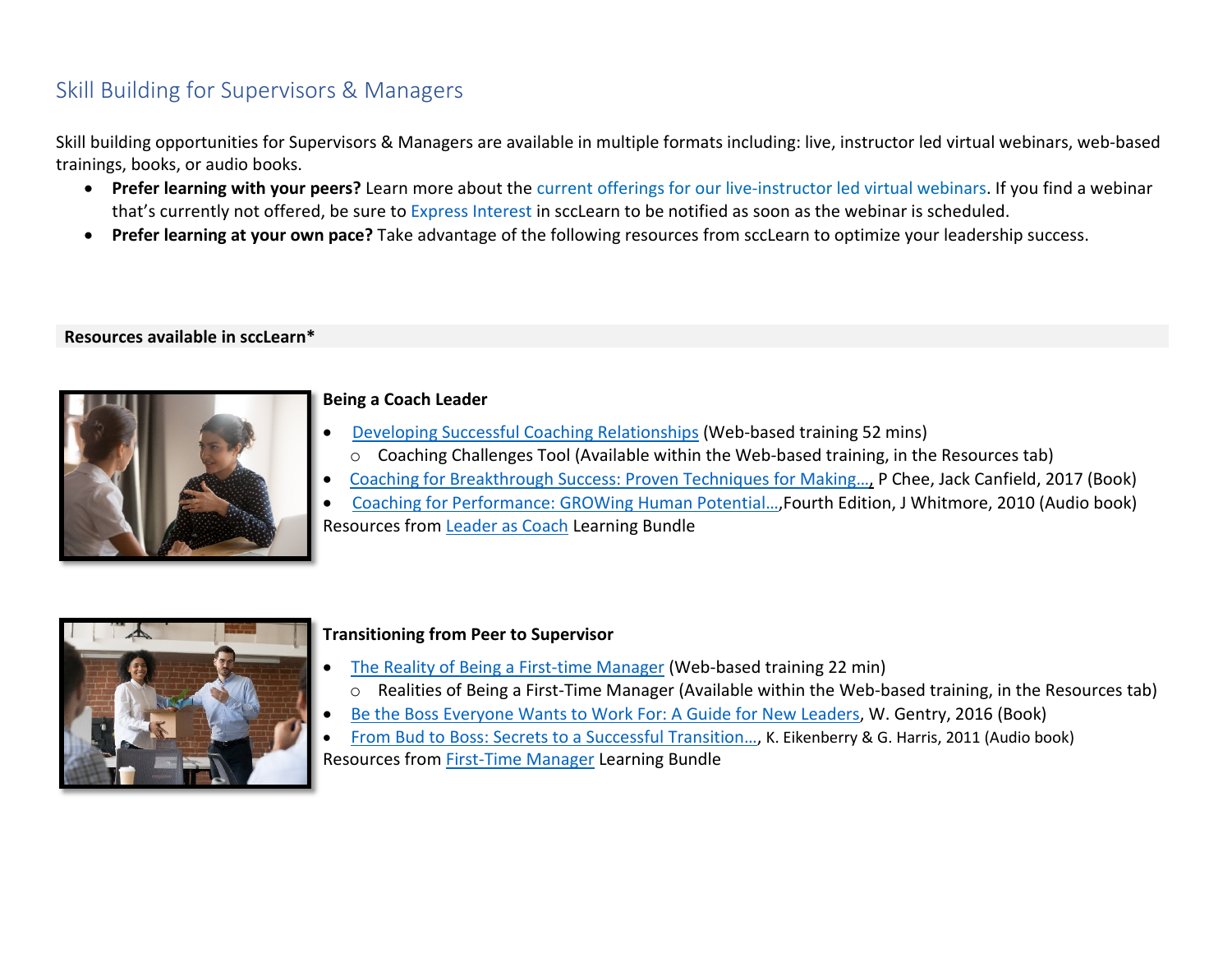

# **Being a Better Delegator**

- [Effectively Directing and Delegating as a Manager](https://scclearn.sumtotal.host/Core/pillarRedirect?relyingParty=LM&url=https:%2F%2Fscclearn.sumtotal.host%2Flearning%2Fcore%2Factivitydetails%2FViewActivityDetails%3FUserMode%3D0%26ActivityId%3D85728%26ClassUnderStruct%3DFalse%26CallerUrl%3D%2Flearning%2Flearner%2FHome%2FGoToPortal%3Fkey%3D0%26SearchCallerURL%3Dhttps%253A%252F%252Fscclearn.sumtotal.host%252Fcore%252FsearchRedirect%253FViewType%253DList%2526SearchText%253Deffectively%25252520directing%25252520and%25252520delegating%25252520as%25252520a%25252520manager%2526startRow%253D0%26SearchCallerID%3D2) (Web-based training 22 min) o Effective Communication (Available within the Web-based training, in the Resources tab)
- [The Gift of Time: How Delegation Can Give You Space to Succeed,](https://scclearn.sumtotal.host/core/pillarRedirect?relyingParty=LM&url=https:%2F%2Fscclearn.sumtotal.host%2Flearning%2Fcore%2Factivitydetails%2FViewActivityDetails%3FUserMode%3D0%26ActivityId%3D81600%26ClassUnderStruct%3DFalse%26CallerUrl%3D%2Flearning%2Flearner%2FHome%2FGoToPortal%3Fkey%3D0%26SearchCallerURL%3Dhttps%253A%252F%252Fscclearn.sumtotal.host%252Fcore%252FsearchRedirect%253FViewType%253DList%2526SearchText%253Dthe%25252520gift%25252520of%25252520time%2525253A%25252520how%25252520delegation%25252520can%25252520give%25252520you%25252520space%25252520to%25252520succeed%2526startRow%253D0%26SearchCallerID%3D2) G. Thomas, 2015 (Book)
- [Delegation & Supervision,](https://scclearn.sumtotal.host/core/pillarRedirect?relyingParty=LM&url=https:%2F%2Fscclearn.sumtotal.host%2Flearning%2Fcore%2Factivitydetails%2FViewActivityDetails%3FUserMode%3D0%26ActivityId%3D85937%26ClassUnderStruct%3DFalse%26CallerUrl%3D%2Flearning%2Flearner%2FHome%2FGoToPortal%3Fkey%3D0%26SearchCallerURL%3Dhttps%253A%252F%252Fscclearn.sumtotal.host%252Fcore%252FsearchRedirect%253FViewType%253DList%2526SearchText%253Ddelegtion%25252520and%25252520supervision%2526startRow%253D0%26SearchCallerID%3D2) B. Tracy, 2019 (Audio book) Resources from [Delegation](https://scclearn.sumtotal.host/Core/pillarRedirect?relyingParty=LM&url=https:%2F%2Fscclearn.sumtotal.host%2Flearning%2Fcore%2Factivitydetails%2FViewActivityDetails%3FUserMode%3D0%26ActivityId%3D100143%26ClassUnderStruct%3DFalse%26CallerUrl%3D%2Flearning%2Flearner%2FHome%2FGoToPortal%3Fkey%3D0%26SearchCallerURL%3Dhttps%253A%252F%252Fscclearn.sumtotal.host%252Fcore%252FsearchRedirect%253FViewType%253DList%2526SearchText%253Ddelegation%25252520bundle%2526startRow%253D0%26SearchCallerID%3D2) Learning Bundle



# **Emerging as the Accountable Leader**

- [Accountable Leadership](https://scclearn.sumtotal.host/Core/pillarRedirect?relyingParty=LM&url=core%2Factivitydetails%2FViewActivityDetails%3FActivityId%3D92325%26UserMode%3D0) (Web-based training 42 min) o Personal Accountability Do's and Don'ts tool (Available in the Web-based training, in the Resources tab)
- [The Responsible Leader: Developing a Culture of Responsibility in an Uncertain…,](https://scclearn.sumtotal.host/Core/pillarRedirect?relyingParty=LM&url=core%2Factivitydetails%2FViewActivityDetails%3FActivityId%3D80928%26UserMode%3D0) Richardson, 2015 (Book)
- [The Accountable Leader: Developing Effective Leadership Through…,B](https://scclearn.sumtotal.host/Core/pillarRedirect?relyingParty=LM&url=core%2Factivitydetails%2FViewActivityDetails%3FActivityId%3D95669%26UserMode%3D0). Dive, 2019 (Audio book)
- Resources from [The Accountable Leader](https://scclearn.sumtotal.host/Core/pillarRedirect?relyingParty=LM&url=core%2Factivitydetails%2FViewActivityDetails%3FActivityId%3D100543%26UserMode%3D0) Learning Bundle



# **Improving Problem Solving & Decision-Making Skills**

- [Leading through Problem Solving and Decision Making](https://scclearn.sumtotal.host/Core/pillarRedirect?relyingParty=LM&url=https:%2F%2Fscclearn.sumtotal.host%2Flearning%2Fcore%2Factivitydetails%2FViewActivityDetails%3FUserMode%3D0%26ActivityId%3D92316%26ClassUnderStruct%3DFalse%26CallerUrl%3D%2Flearning%2Flearner%2FHome%2FGoToPortal%3Fkey%3D0%26SearchCallerURL%3Dhttps%253A%252F%252Fscclearn.sumtotal.host%252Fcore%252FsearchRedirect%253FViewType%253DList%2526SearchText%253Dleaing%25252520through%25252520problem%25252520solving%25252520and%2526startRow%253D0%26SearchCallerID%3D2) (Web-based training 49 min) o Fishbone Cause & Effect Diagram Tool (Available within the Web-based training, in the Resources tab)
- [Stop Guessing: The 9 Behaviors of Great Problem Solvers,](https://scclearn.sumtotal.host/Core/pillarRedirect?relyingParty=LM&url=https:%2F%2Fscclearn.sumtotal.host%2Flearning%2Fcore%2Factivitydetails%2FViewActivityDetails%3FUserMode%3D0%26ActivityId%3D85763%26ClassUnderStruct%3DFalse%26CallerUrl%3D%2Flearning%2Flearner%2FHome%2FGoToPortal%3Fkey%3D0%26SearchCallerURL%3Dhttps%253A%252F%252Fscclearn.sumtotal.host%252Fcore%252FsearchRedirect%253FViewType%253DList%2526SearchText%253Dstop%25252520guessing%2525253A%25252520the%252525209%25252520behaviors%25252520of%25252520great%25252520problem%25252520solvers%2526startRow%253D0%26SearchCallerID%3D2) N. Greene, 2017 (Book)
- [Boundary Spanning Leadership: Six Practices for Solving …,C](https://scclearn.sumtotal.host/core/pillarRedirect?relyingParty=LM&url=https:%2F%2Fscclearn.sumtotal.host%2Flearning%2Fcore%2Factivitydetails%2FViewActivityDetails%3FUserMode%3D0%26ActivityId%3D90837%26ClassUnderStruct%3DFalse%26CallerUrl%3D%2Flearning%2Flearner%2FHome%2FGoToPortal%3Fkey%3D0%26SearchCallerURL%3Dhttps%253A%252F%252Fscclearn.sumtotal.host%252Fcore%252FsearchRedirect%253FViewType%253DList%2526SearchText%253Dboundry%25252520spanning%25252520leadership%2526startRow%253D0%26SearchCallerID%3D2). Ernst, D. Chrobot-Mason, 2011 (Audio book) Resources from [Problem Solving & Decision-Making](https://scclearn.sumtotal.host/Core/pillarRedirect?relyingParty=LM&url=https:%2F%2Fscclearn.sumtotal.host%2Flearning%2Fcore%2Factivitydetails%2FViewActivityDetails%3FUserMode%3D0%26ActivityId%3D100540%26ClassUnderStruct%3DFalse%26CallerUrl%3D%2Flearning%2Flearner%2FHome%2FGoToPortal%3Fkey%3D0%26SearchCallerURL%3Dhttps%253A%252F%252Fscclearn.sumtotal.host%252Fcore%252FsearchRedirect%253FViewType%253DList%2526SearchText%253Dproblem%25252520solving%25252520%25252526%25252520decision%25252520making%2526startRow%253D0%26SearchCallerID%3D2) Learning Bundle



# **Leading Organizational Change**

- [Managing Motivation during Organizational Change](https://scclearn.sumtotal.host/Core/pillarRedirect?relyingParty=LM&url=https:%2F%2Fscclearn.sumtotal.host%2Flearning%2Fcore%2Factivitydetails%2FViewActivityDetails%3FUserMode%3D0%26ActivityId%3D85332%26ClassUnderStruct%3DFalse%26CallerUrl%3D%2Flearning%2Flearner%2FHome%2FGoToPortal%3Fkey%3D0%26SearchCallerURL%3Dhttps%253A%252F%252Fscclearn.sumtotal.host%252Fcore%252FsearchRedirect%253FViewType%253DList%2526SearchText%253Dmanaging%25252520motivation%25252520during%25252520organizational%25252520change%2526startRow%253D0%26SearchCallerID%3D2) (Web-based training 19 mins)
- o Strategies for Motivational Management (Available in the Web-based training, in the Resources tab)
- [Stacking the Deck: How to Lead Breakthrough Change Against Any Odds,](https://scclearn.sumtotal.host/Core/pillarRedirect?relyingParty=LM&url=https:%2F%2Fscclearn.sumtotal.host%2Flearning%2Fcore%2Factivitydetails%2FViewActivityDetails%3FUserMode%3D0%26ActivityId%3D80507%26ClassUnderStruct%3DFalse%26CallerUrl%3D%2Flearning%2Flearner%2FHome%2FGoToPortal%3Fkey%3D0%26SearchCallerURL%3Dhttps%253A%252F%252Fscclearn.sumtotal.host%252Fcore%252FsearchRedirect%253FViewType%253DList%2526SearchText%253Dstacking%25252520the%25252520deck%2525253A%25252520how%25252520to%25252520lead%25252520breakthrough%25252520change%25252520against%25252520any%25252520odds%2526startRow%253D0%26SearchCallerID%3D2) D. Pottruck, 2015 (Book)
- [Leading Continuous Change: Navigating Churn in the Real World,](https://scclearn.sumtotal.host/Core/pillarRedirect?relyingParty=LM&url=https:%2F%2Fscclearn.sumtotal.host%2Flearning%2Fcore%2Factivitydetails%2FViewActivityDetails%3FUserMode%3D0%26ActivityId%3D85911%26ClassUnderStruct%3DFalse%26CallerUrl%3D%2Flearning%2Flearner%2FHome%2FGoToPortal%3Fkey%3D0%26SearchCallerURL%3Dhttps%253A%252F%252Fscclearn.sumtotal.host%252Fcore%252FsearchRedirect%253FViewType%253DList%2526SearchText%253Dleading%25252520continuous%25252520change%2526startRow%253D0%26SearchCallerID%3D2) B. Pasmore, 2015 (Audio book) Resources from [Leading Change](https://scclearn.sumtotal.host/Core/pillarRedirect?relyingParty=LM&url=https:%2F%2Fscclearn.sumtotal.host%2Flearning%2Fcore%2Factivitydetails%2FViewActivityDetails%3FUserMode%3D0%26ActivityId%3D100059%26ClassUnderStruct%3DFalse%26CallerUrl%3D%2Flearning%2Flearner%2FHome%2FGoToPortal%3Fkey%3D0%26SearchCallerURL%3Dhttps%253A%252F%252Fscclearn.sumtotal.host%252Fcore%252FsearchRedirect%253FViewType%253DList%2526SearchText%253Dleading%25252520change%2526startRow%253D0%26SearchCallerID%3D2) Learning Bundle